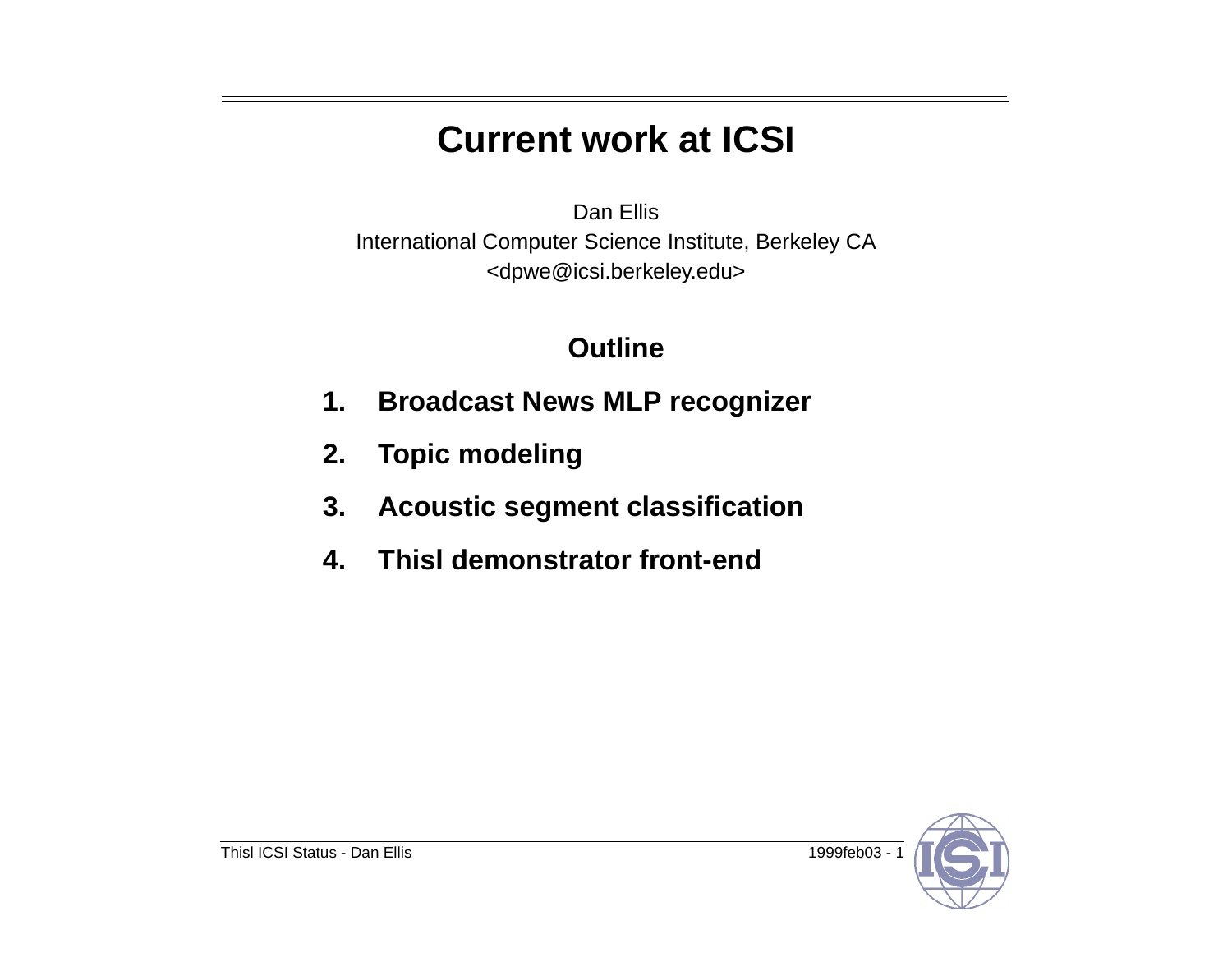# **The modulation-filtered spectrogram**

(Brian Kingsbury)

- **• Goal: invariance to variable acoustics**
- filter out irrelevant modulations
- channel adaptation (on-line auto. gain control)
- multiple representations



**• Results (small vocabulary):**

| <b>Feature</b> | <b>Clean test WER</b> | <b>Reverb test WER</b> |
|----------------|-----------------------|------------------------|
| plp            | 5.9%                  | 22.2%                  |
| msg            | 6.1%                  | 13.8%                  |

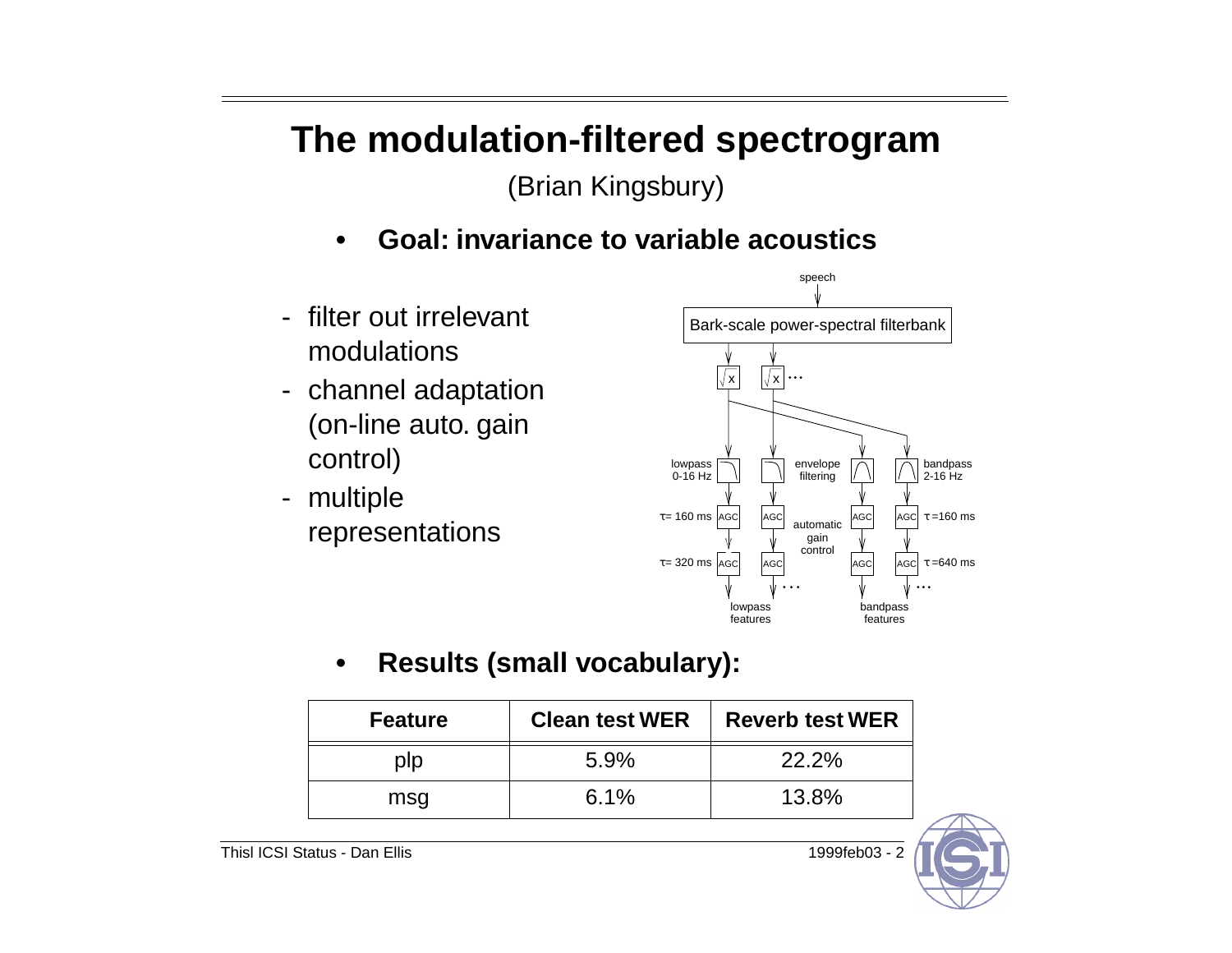# **Broadcast News recognizer**

- **• 1998 evaluation - RNN + MLP**
- **• 8000 HU nets trained for MLP-only system:**

| combo WER%        | RNN <sub>98</sub> | <b>MSG-8kHz</b> | PLP-16kHz |
|-------------------|-------------------|-----------------|-----------|
| RNN <sub>98</sub> | 27.2              | 24.9            | 24.5      |
| <b>MSG-8kHz</b>   |                   | 29.7            | 24.4      |
| PLP-16Khz         |                   |                 | 25.5      |

- RNN+MSG+PLP: 23.7%
- plp 8000HU forward-pass ~0.7x real time (spert)

#### **• Gender-dependent versions:**

| net set    | $WER_F%$ | WER <sub>M</sub> % | WER% |
|------------|----------|--------------------|------|
| plp-GD     | 20.3     | 27.2               | 24.6 |
| msg-GD     |          |                    |      |
| plp+msg-GD |          |                    |      |

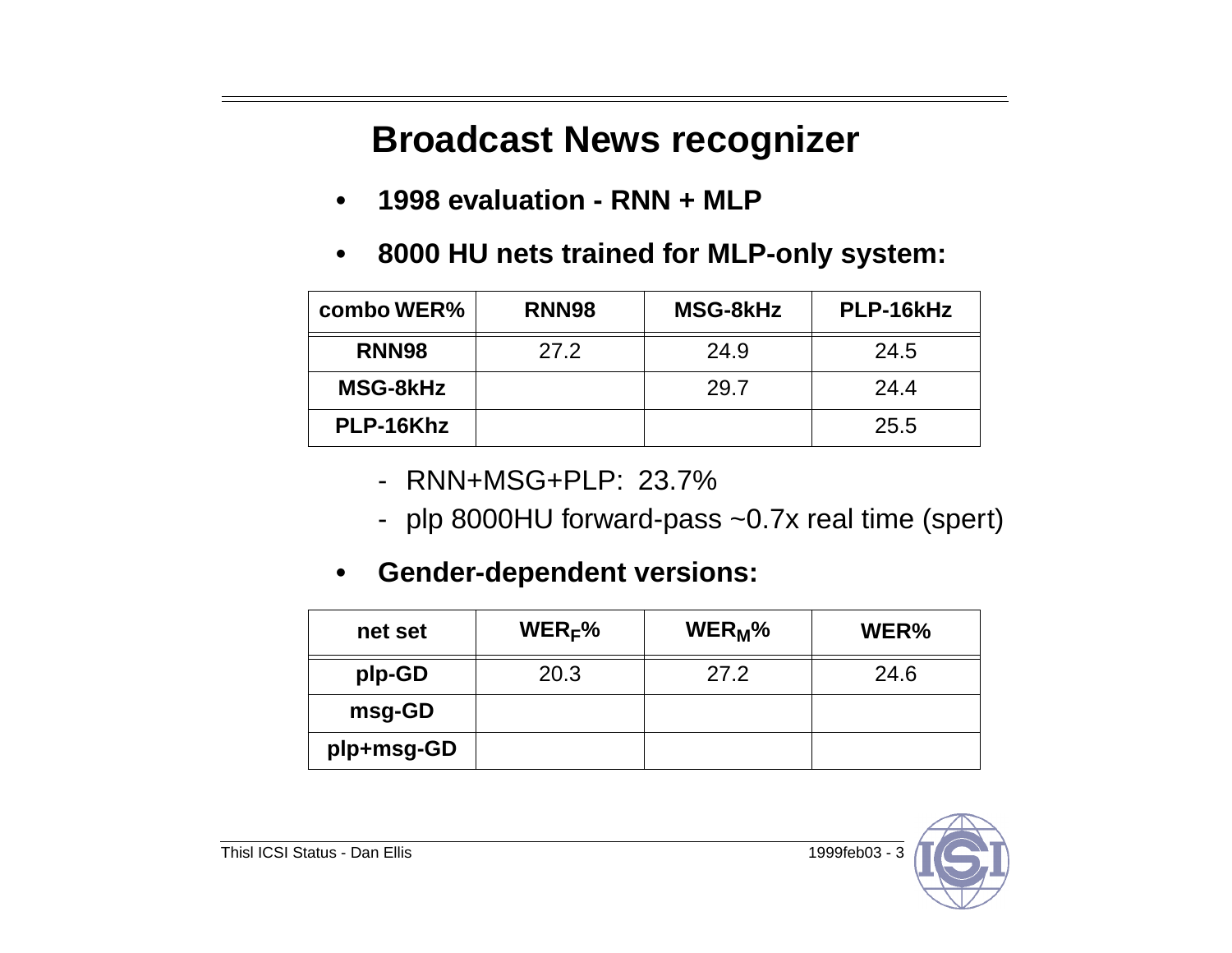# **Broadcast News: ongoing**

- **• Dynamic pronunciations** (Eric Fosler)
	- data-derived rules for context-dependent pronunciations:
		- phones, syllables, words, rate ...
	- rescored N-best output from 1st pass
	- ~ 3% RER improvement
- **• Multiband** (Adam Janin / Nikki Mirghafori)
	- 20% RER for small-vocabulary (Numbers)
	- no significant improvement yet for BN
	- features: MSG, cepstra, KLT, plp
	- all-way possible combinations & weights

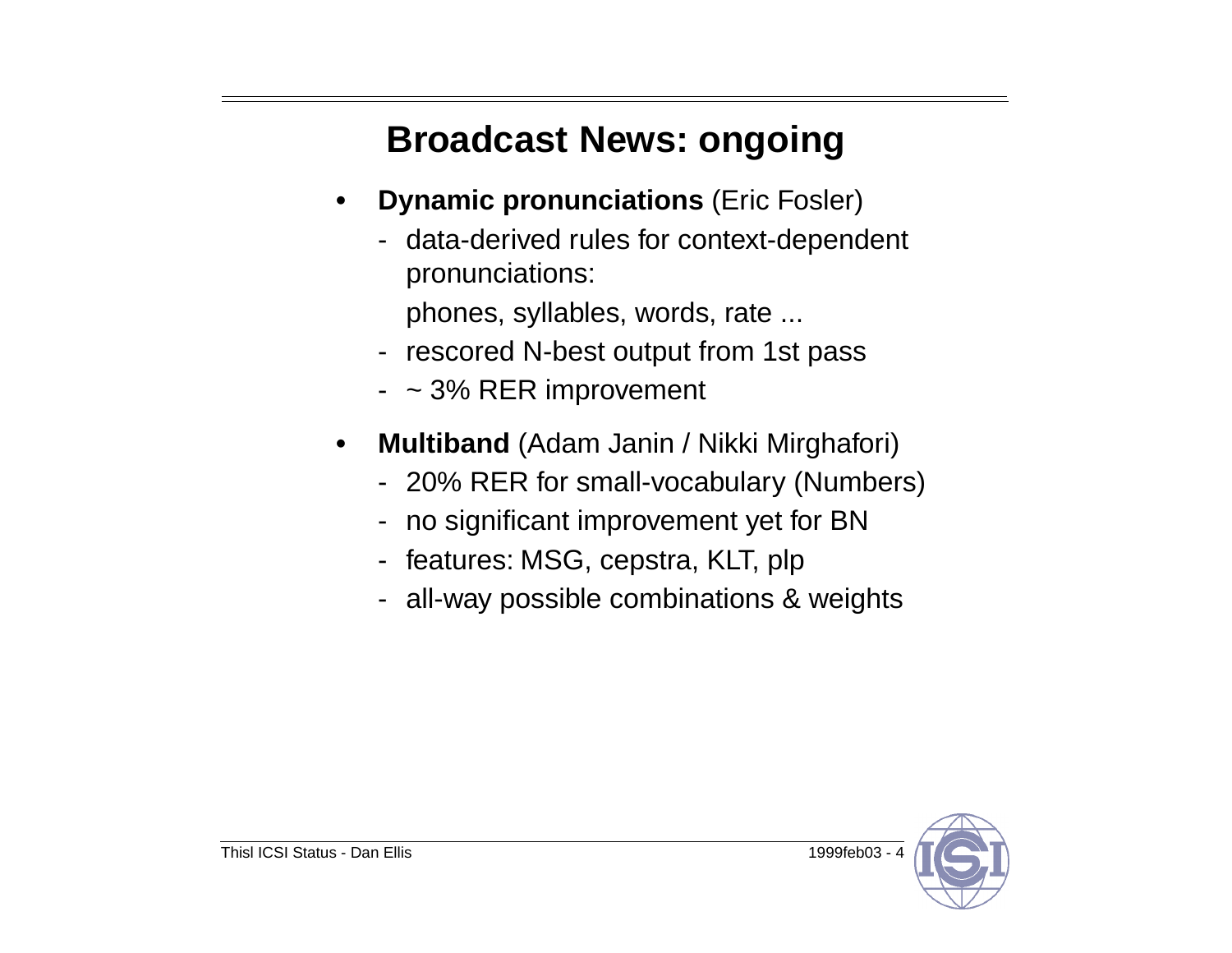# **Multiband for Broadcast News**

(Adam Janin / Nikki Mirghafori)

- **• Scheme that worked best for small vocab:**
	- 4-way frequency split
	- plp cepstra+deltas within each band
	- MLP classifier for each band + MLP combiner



- **• Weighted average of all possible combos**
	- p(q | a,b,c,d) =  $\sum_{\mathcal{S}}$  p(q | S,a,b,c,d)  $.$  p(S)
		- S ranges over 16 possible combinations
	- p( S) from? constant, local feature (entropy)
	- oracle best  $p(S) \rightarrow WER=19\%$  (25%RER)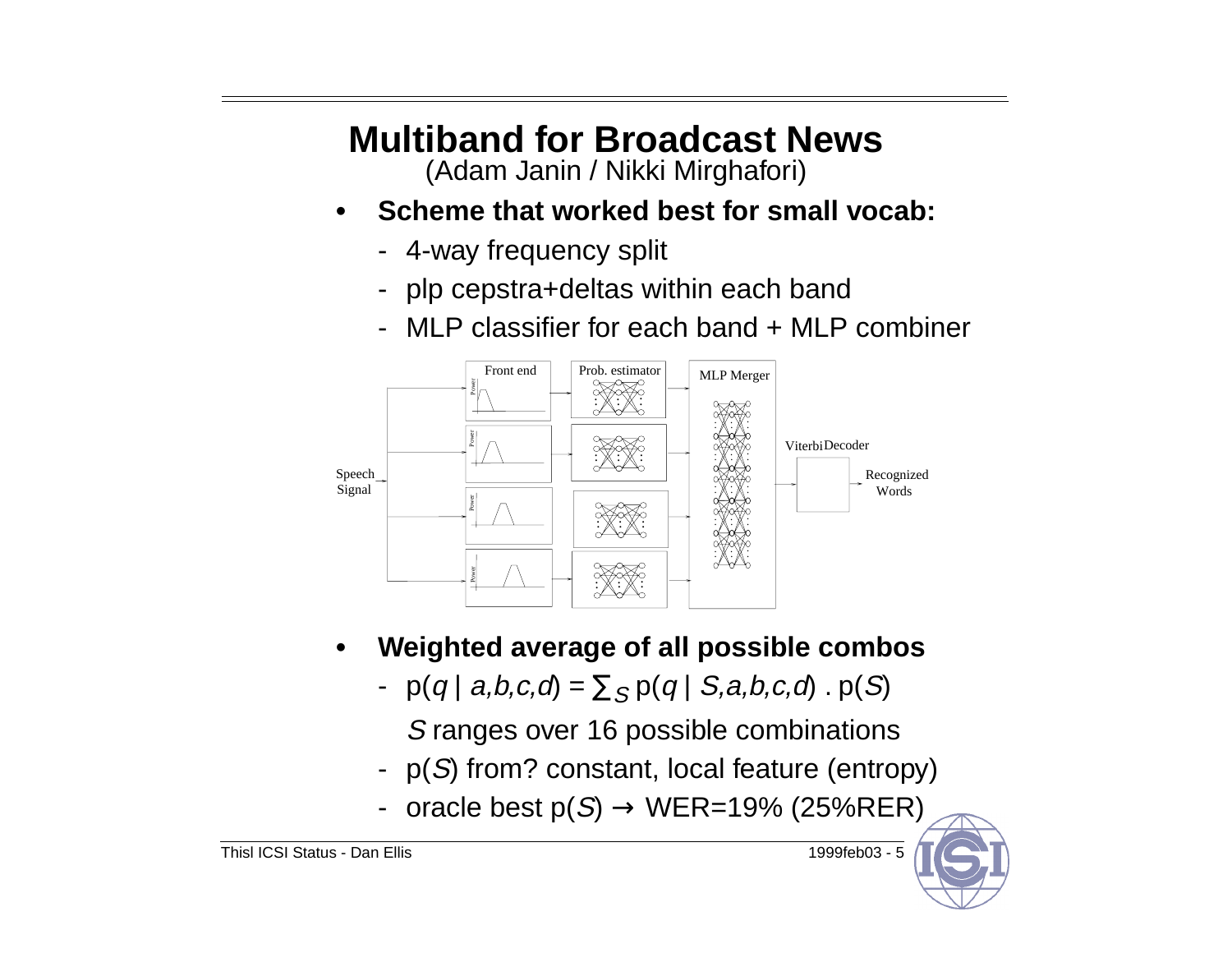# **Topic modeling**

(Dan Gildea & Thomas Hofmann)

- **• Bayesian model:**
	- $p(word | doc) = \sum_{t} p(word | topic) p(topic | doc)$
	- EM modeling of p(*word | topic*) & p(*topic | doc*) over training set
	- p(*topic* | *doc*) estimated from context in recognition
- **• Use to modify language model weights**
	- − p(*word*) ∞ p<sub>tri</sub>(word) p<sub>top</sub>(word) / p<sub>uni</sub>(word)
	- WSJ: trigram perplexity of 109 reduced 17%
	- use for BN recognition?
- **• Use for topic segmentation?**

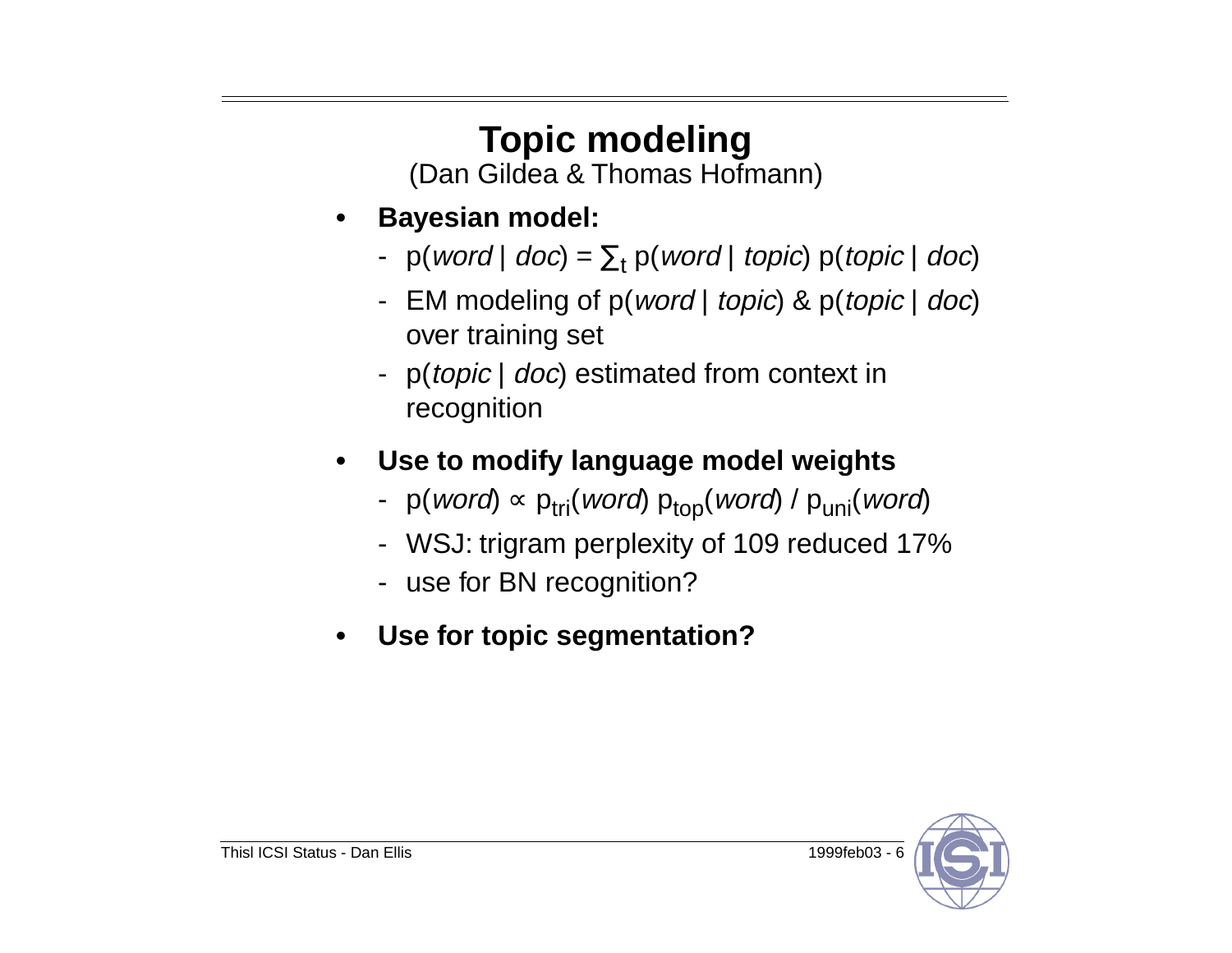# **Acoustic Segment Classification**

(Gethin Williams (SU) & Dan Ellis)

- **• Features from posteriors show utterance type:**
	- average per-frame entropy
	- -'dynamism' - mean squared 1st-order difference
	- average energy of 'silence' label
	- covariance matrix distance to clean speech



- **• 100% on Scheirer/Slaney speech-music testset**
- **• Use for acoustic segmentation?**